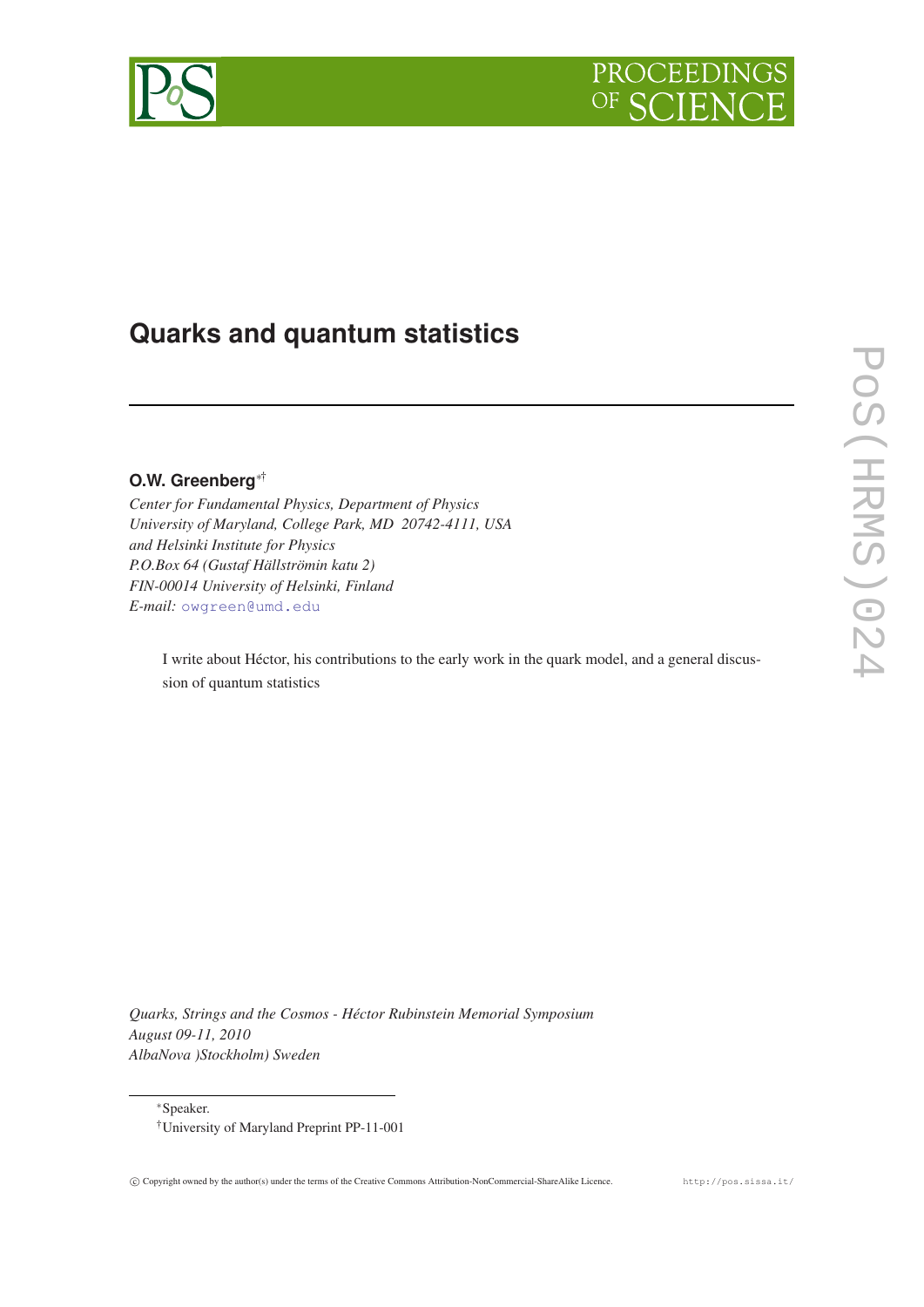## 1. Introduction

Héctor and I first met at a summer workshop in Bebek, near Istanbul, Turkey. The workshop photograph is at the end of this paper. At first sight, Héctor is nowhere to be seen. Actually, he is there, but he is turned around talking or arguing with somebody behind him. That is Héctor, too full of energy to pose passively for a photo.

The tallest person above the left of the last row is Shelly Glashow, to his left is Nick Burgoyne. One row down, from the left, are Arthur Jaffe, Joe Dothan, Sidney Coleman, Gian-Fausto Dell'Antonio, Bruria Kaufman, and Eduardo Caianiello, among others. On the left of the third row down is H.R. Mani, and on the right of that row, there is Héctor, turned facing backwards as just mentioned. David Fairlie is near the left end of the fourth row. Eugene Wigner is near the left and Giulio Racah is near the right end of the next row. Louis Michel is a bit to the right of the bottom row, Feza Gürsey, the organizer of the workshop, is at the end, and I am sitting next to him.

Héctor and I stayed in touch after the Bebek workshop. We met often in Paris, where Héctor liked to go to Cafe Select Latin, which was frequented by people from Latin America. We also met in Moscow, Helsinki, Stockholm, and in Maryland, where for some years Héctor made an annual visit, and gave the denizans of College Park the news from Israel and Europe.

Héctor was brusque, outspoken, stimulating, energetic, fun to be with, and overall one-of-akind, honest to a fault, and full of vitality. We all miss him.

## 2. Outline of my talk

The first part of my talk will review the early days of the quark model, and Héctor's early contributions. Then I will shift to a general discussion of quantum statistics with emphasis on two topics: the possible statistics that quantum mechanics and quantum field theory allow, and the precision experimental tests for the electron and the photon. I will conclude with some brief remarks about Héctor's last interests–cosmology and astroparticle physics.

## 3. Quarks and aces

As we all know, the quark model was introduced by George Zweig [\[1\]](#page-6-0) and Murray Gell-Mann [\[2\]](#page-6-0) in 1964. Zweig focussed on the constituent aspect of what he called "aces." Gell-Mann focussed on the algebraic properties of his "quarks."

Zweig was struck by the dominance of  $\phi \to K\bar{K}$  over  $\phi \to \rho \pi$ . Experiment showed that  $\phi \rightarrow \rho \pi$  was suppressed by over two orders of magnitude. This was an important motivation for Zweig. Zweig explained this by making the strange and the non-strange mesons from different aces. In doing this Zweig had to disregard Feynman's dictum that "in the strong interactions everything that can possibly happen does, and with the maximum strength allowed by unitarity." Gell-Mann's version of this rule was the "totalitarian principle" that "everything that is not forbidden is compulsory." Zweig drew quark line diagrams, "Zweig diagrams," to illustrate his rules. Allowed processes must have some quark lines connecting the initial and final states.

To make baryons out of 3 aces, Zweig had to assign baryon number 1/3 to his aces. This led directly to fractional electric charges for the aces. Zweig found mass relations,  $m_{\omega}^2 = m_{\rho}^2$  and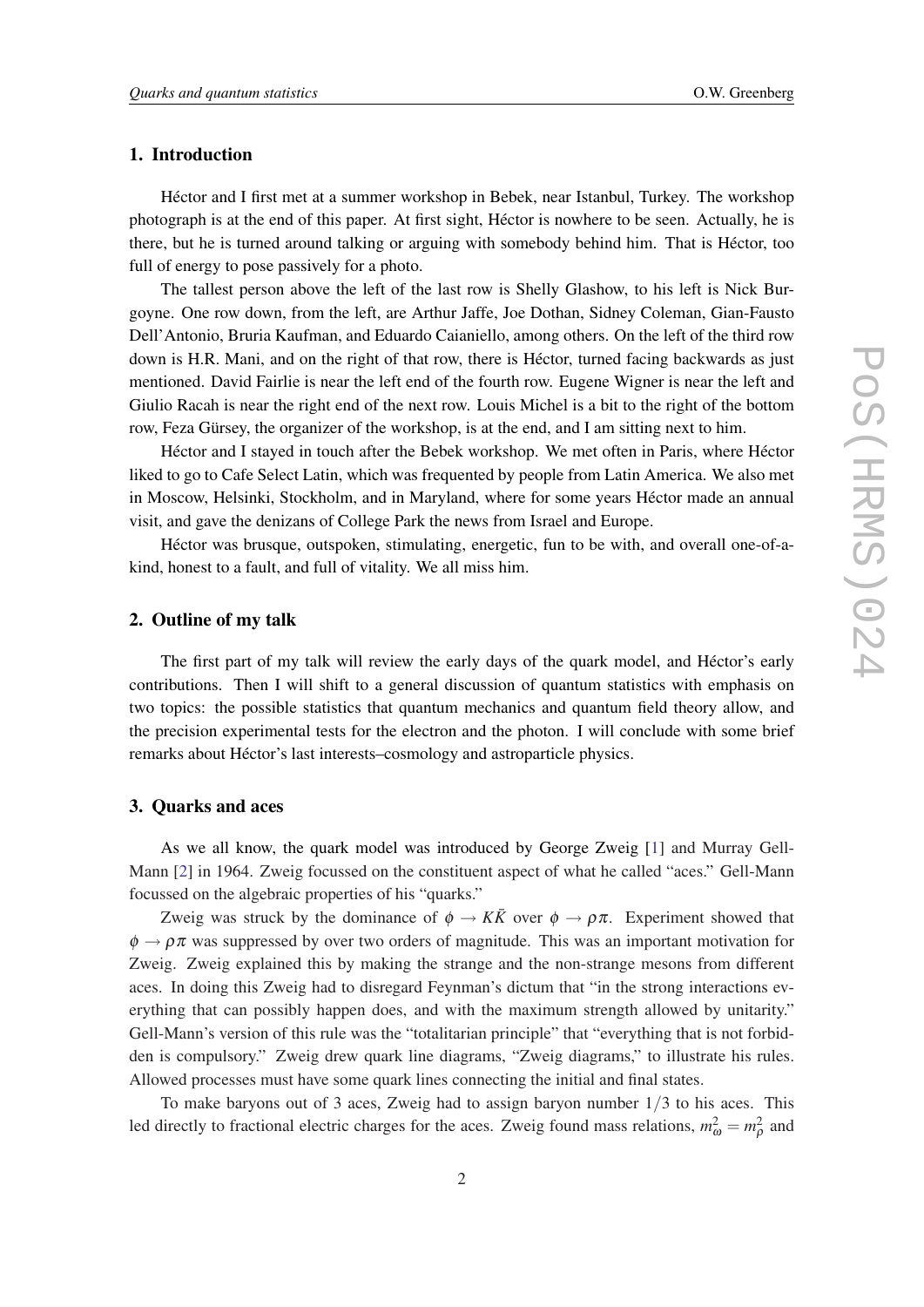$m_{K^*}^2 = (m_\phi^2 + m_\rho^2)$  that agreed well with experiment. Now we understand that Zweig's aces are the constituent quarks of the quark model.

Gell-Mann's path to quarks went through models from which he abstracted symmetries. He went from global symmetry to *SU*(3) (his "eightfold way"). He introduced "leptons" *L* and *l* as a tool to construct unitary spin. In his 1964 paper he proposed the quark model with fractional electric charges. In his quark model paper, Gell-Mann wrote [\[2\]](#page-6-0) "It is fun to speculate about the way quarks would behave if they were physical particles of finite mass (instead of purely mathematical entities as they would be in the limit of infinite mass). ... " He continued with "A search ... would help to reassure us of the non-existence of real quarks." Gell-Mann used the method of *abstraction* from a Lagrangian field theory. He used the symmetries of the Lagrangian to infer symmetries of the theory. In another paper he wrote, "We compare this process to a method sometimes employed in French cuisine: a piece of pheasant meat is cooked between two slices of veal, which are then discarded."

Feza Gürsey and Luigi Radicati [[4](#page-6-0)], were the first to introduce spin in the quark model in an intrinsic way. Choosing spin  $1/2$  for the quarks is the simplest way to account for baryons of spin 1/2. Gürsey and Radicati went much further. They unified the *u*, *d*, *s*,  $SU(3)$ <sub>flavor</sub> symmetry, with spin up and spin down, *SU*(2)*spin* symmetry, to *SU*(6)*f lavor*−*spin* symmetry in which the quark is a 6. With this larger symmetry they recovered the Gell-Mann–Okubo mass relations for the baryon octet and decuplet and found a new relation between the masses of the octet and decuplet. Mirza A. Baqi Bég, Benjamin Lee and Abraham Pais [[5](#page-6-0)] calculated the magnetic moment ratio,  $\mu_p/\mu_n$ , using this symmetry, another success. Gürsey and Radicati assigned the ground state baryons to the symmetric quark state. This assignment was paradoxical, because it violated the Pauli exclusion principle.

Gürsey and Radicati presented the *SU*(6)<sup>*f*</sup>*flavor*−*spin*</sub> theory as a step towards a relativistic theory. Several authors explored higher symmetries, such as  $U(6,6)$ ,  $\tilde{U}(12)$ , etc., in order to make *SU*(6) a fully relativistic theory. Some physicists hoped that a fully relativistic version of *SU*(6) would wrap up particle physics. No-go theorems, culminating in Coleman and Mandula [\[6\]](#page-6-0) and in Haag, Lopuszanski and Sohnius [[7](#page-7-0)] proved that the only way to incorporate an internal symmetry with Poincaré symmetry is supersymmetry. That was not to be the way.

What worked was to take quarks as real, but change their statistics. I realized that the Pauli exclusion principle is valid if quarks are parafermions of order 3. [[8](#page-7-0)] I predicted the spectrum of excited states of baryons using parafermi quarks of order 3 and the fact that 3 quarks can be in a symmetric state in the visible degrees of freedom, space, spin and flavor, with the antisymmetry needed for the Pauli principle accounted for by the parafermi statistics,

Here the 3 of parafermi statistics is the same 3 as the 3 of color. Parafermi statistics of order 3 is equivalent to color *SU*(3) as a classification symmetry.

## 4. Mixed response of physics community

The response of the physics community to quarks or aces was mixed. Zweig took them as real. Gell-Mann's attitude was ambivalent. Gell-Mann's response to Zweig when Zweig returned from CERN was "Oh, the concrete quark model. That's for blockheads!" [[3](#page-6-0)] Many physicists were deeply skeptical of the quark model, and even more of color. Oppenheimer's response to me when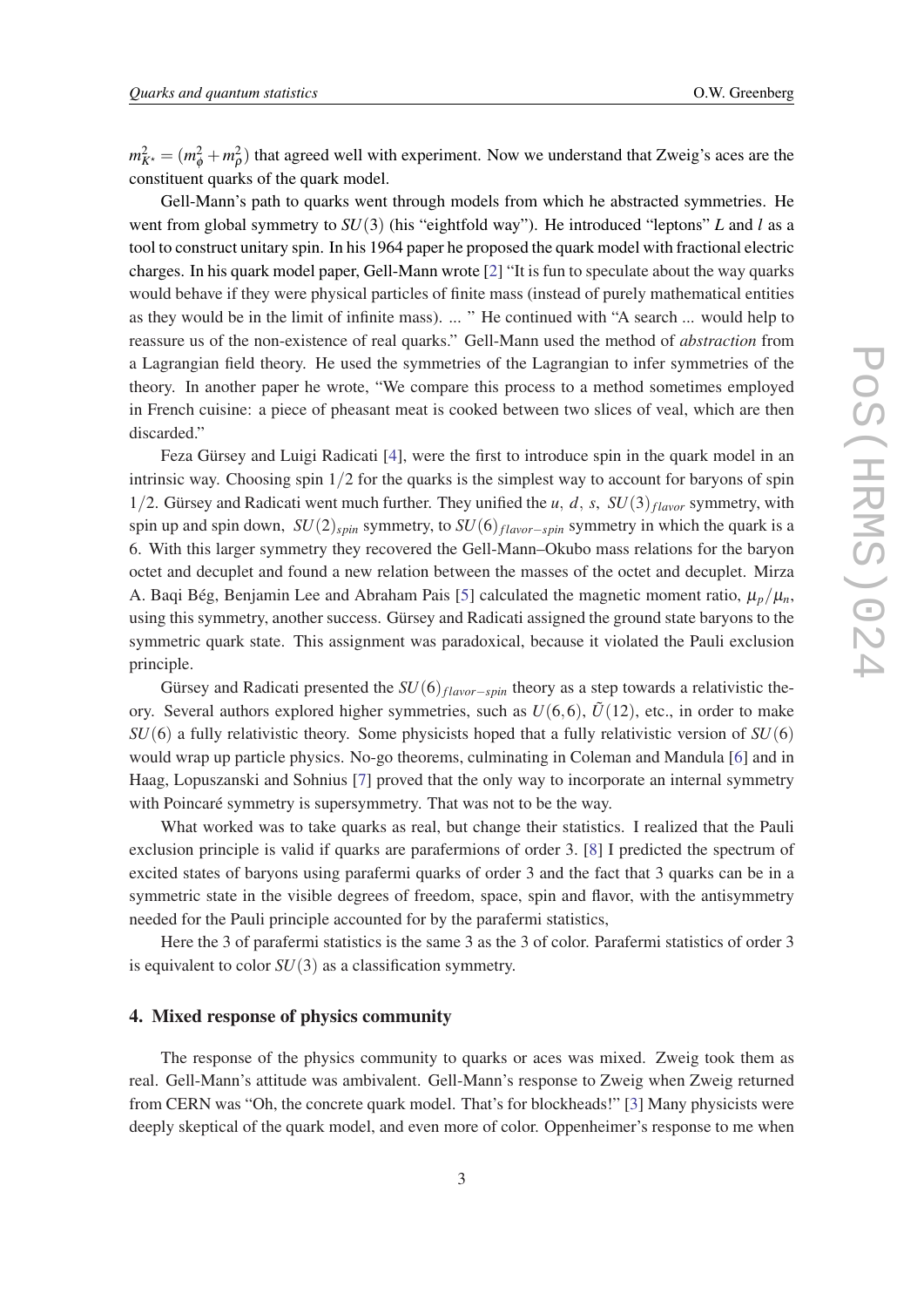I showed him my paper in 1964 was "Greenberg, it's beautiful, but I don't believe a word of it." Steven Weinberg wrote [[9](#page-7-0)], "At that time (1967) I didn't have any faith in the existence of quarks."

In contrast to Gell-Mann, Oppenheimer, Weinberg and many other physicists, Héctor wholeheartedly embraced the idea of quarks as real objects. He immediately started developing models that required quarks to be physical particles, not mere mathematical constructs. In the one year, 1966, Héctor wrote or co-authored 6 papers on the quark model:

"Electromagnetic Mass Differences in the Quark Model" [\[10](#page-7-0)]

"Spin  $2^+$  Meson Decays in the Ouark Model" [[11\]](#page-7-0)

"Dynamical Derivation of Baryon Masses in the Quark Model" [\[12\]](#page-7-0)

"Electromagnetic Properties of Hadrons in the Quark Model" [[13\]](#page-7-0)

"Nucleon-Antinucleon Annihilation in the Quark Model" [\[14](#page-7-0)]

"A Dynamical Quark Model for Hadrons." [\[15](#page-7-0)]

This impressive output makes clear that Hector completely invested in the idea that quarks are real, not just a mechanism to get group theory results. He did realize that quarks could be used to get *SU*(3) and *SU*(6) results; nonetheless he was outspoken and unambiguous that quarks are real. This reflected both his physics judgement and his forthright and enthusiastic personality.

## 5. Quantum statistics

I will describe three issues related to quantum statistics:

- (1) Difficulties to make a model with small violations of statistics,
- (2) Theoretical possibilities for statistics in three space dimensions,
- (3) Types of experimental tests.

#### 5.1 Difficulty to violate statistics by a small amount

The Hamiltonian (and all observables) must commute with permutations of the identical particles; otherwise they would not be treated in an equivalent way. This is a very primitive condition. It does not depend on locality, or covariance, or quantum field theory. In particular, to violate statistics you cannot just add a small term that violates statistics, say  $H = H_0 + H_V$ , where  $H_V$  is small and does not commute with permutations, in analogy with the way you could add a small term that violates CP or other symmetries. A small statistics-violating term would destroy the indistinguishability of the identical particles. Also, you cannot introduce a new degree of freedom, like red electrons or blue electrons, because that would double the pair production cross section. Violating statistics by a small amount requires something subtle.

#### 5.2 What quantum mechanics allows

Messiah's "symmetrization postulate" (SP), [\[16](#page-7-0)] that states of several identical particles are either symmetric or antisymmetric under permutations, is equivalent to stating that identical particles only occur in one-dimensional representations of the symmetric group. However, quantum mechanics allows states not obeying the symmetrization postulate; the symmetrization postulate is an additional assumption that is not a basic principle of quantum mechanics. To formulate a version of quantum mechanics without the symmetrization postulate, the concept of "ray" must be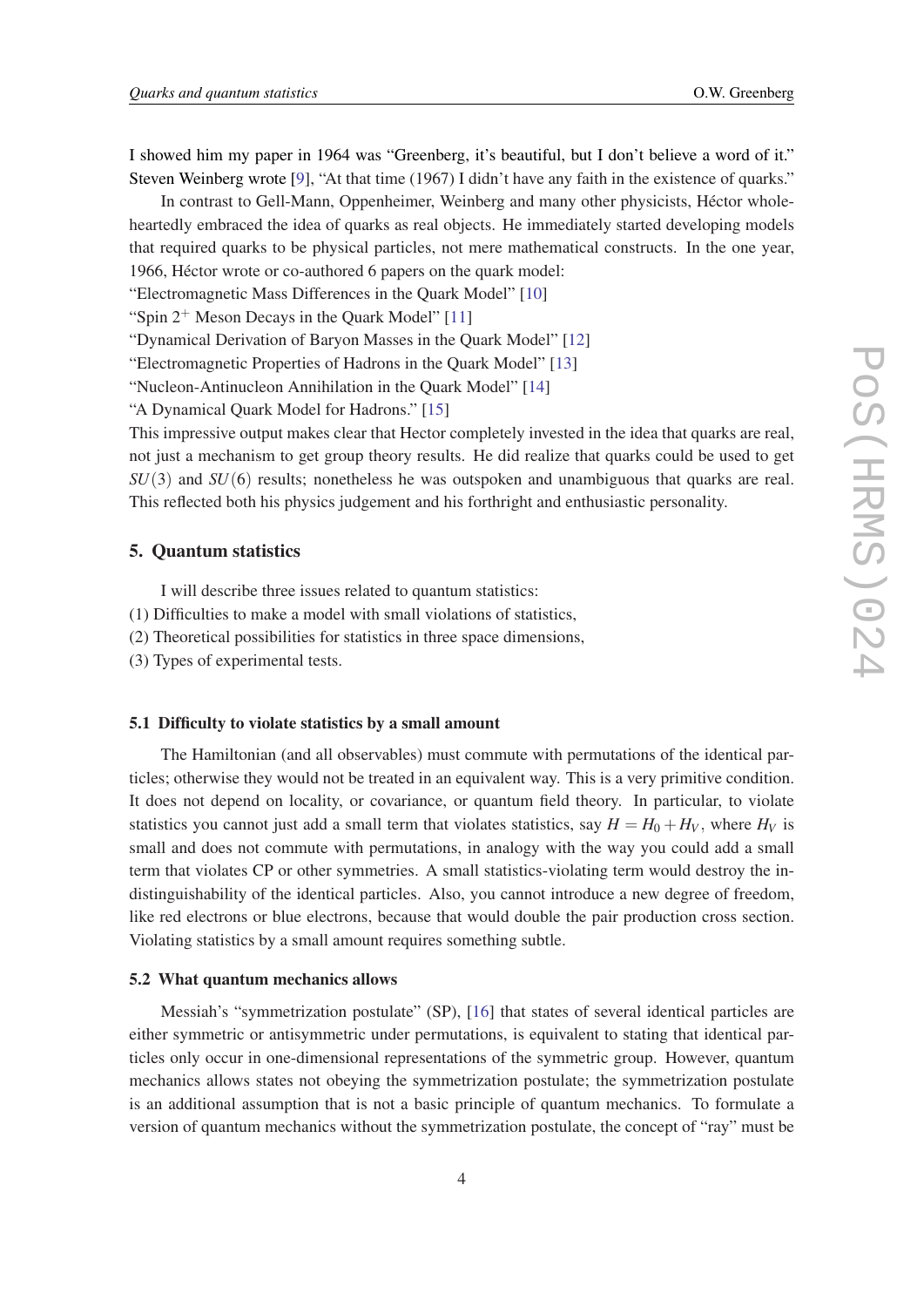generalized to the concept of "generalized ray," in which the phase ambiguity of a ray is replaced by the ambiguity of a unitary representation of an irreducible representation of the symmetric group. Indeed, the usual phase ambiguity is a unitary representation of a one-dimensional irreducible representation of the symmetric group. States in inequivalent representations of the symmetric group cannot be coherent, i.e. cannot interfere, because no observable connects such states.

This incoherence leads to a primitive superselection rule that Messiah and I first pointed out [[17](#page-7-0)] and that R. Amado and H. Primakoff [\[18](#page-7-0)] also emphasized: States in inequivalent representations of the symmetric group are separated by this superselection rule. Corollaries of this are that no transitions can occur between SP-obeying and SP-violating states, and no transitions can occur between bosonic and fermionic states. I emphasize that this superselection rule follows from the meaning of identical particles, and does not require Lorentz covariance, locality, or other properties of quantum field theory

In theories with noncommutative spacetime coordinates the Drinfel'd "twists" [\[19](#page-7-0)] can convert fermi→fermi or bose→bose transitions to the opposite type, but cannot produce bose→fermi transitions or vice versa.

#### 5.3 Theoretical possibilities for quantum statistics

Three types of statistics [[20\]](#page-7-0) can occur in 3 or more space dimensions: parabose statistics of integer order *p*, [[21\]](#page-7-0) parafermi statistics of integer order *p*, [\[21](#page-7-0)] and infinite statistics. [[22](#page-7-0)] (In fewer than 3 dimensions, fractional statistics (anyons) can occur.) The rule we all know and love, that bose statistics occur for particles having integer spin and fermi statistics occur for particles having odd-half integer statistics, also holds in the obvious way far parabose and parafermi statistics. There is an exception, not yet discovered in nature, the dyon. The dyon is a composite of a a magnetic monopole, with magnetic charge *g* and a charged particle with electric charge *e*. This system has angular momentum stored in its electromagnetic field. If  $eg/2\pi$  is odd, the dyon violates the spin-statistics connection for the charged particle in 3 dimensions.

#### 5.3.1 Parastatistics

Parastatistics theories can be formulated as local relativistic quantum field theories. Parabose (parafermi) theories of order *p* can be represented as sums of *p* bose (fermi) theories with anomalous relative commutation relations via the Green ansatz. Messiah and I showed that these theories can also be treated without using the Green ansatz, and that the Green ansatz can be derived for any representation of the Green trilinear commutation rules that has a Fock-like vacuum state. In each case,  $p = 1$  corresponds to the usual bose and fermi theories. These parastatistics theories have gross violations of the usual statistics and do not provide a model for small violations of statistics.

#### 5.3.2 Infinite statistics

One can find the commutation relations for infinite statistics by averaging the commutation relations for bose and fermi statistics,

$$
(1/2)\{[a_k, a_j^{\dagger}]_{-} + [a_k, a_j^{\dagger}]_{+}\} = a_k a_l^{\dagger} = \delta_{kl}
$$
\n(5.1)

This algebra is called the Cuntz algebra in the mathematical literature. With the Fock-like vacuum condition,  $a_k|0\rangle = 0$ , one can calculate all matrix elements of products of annihilation and creation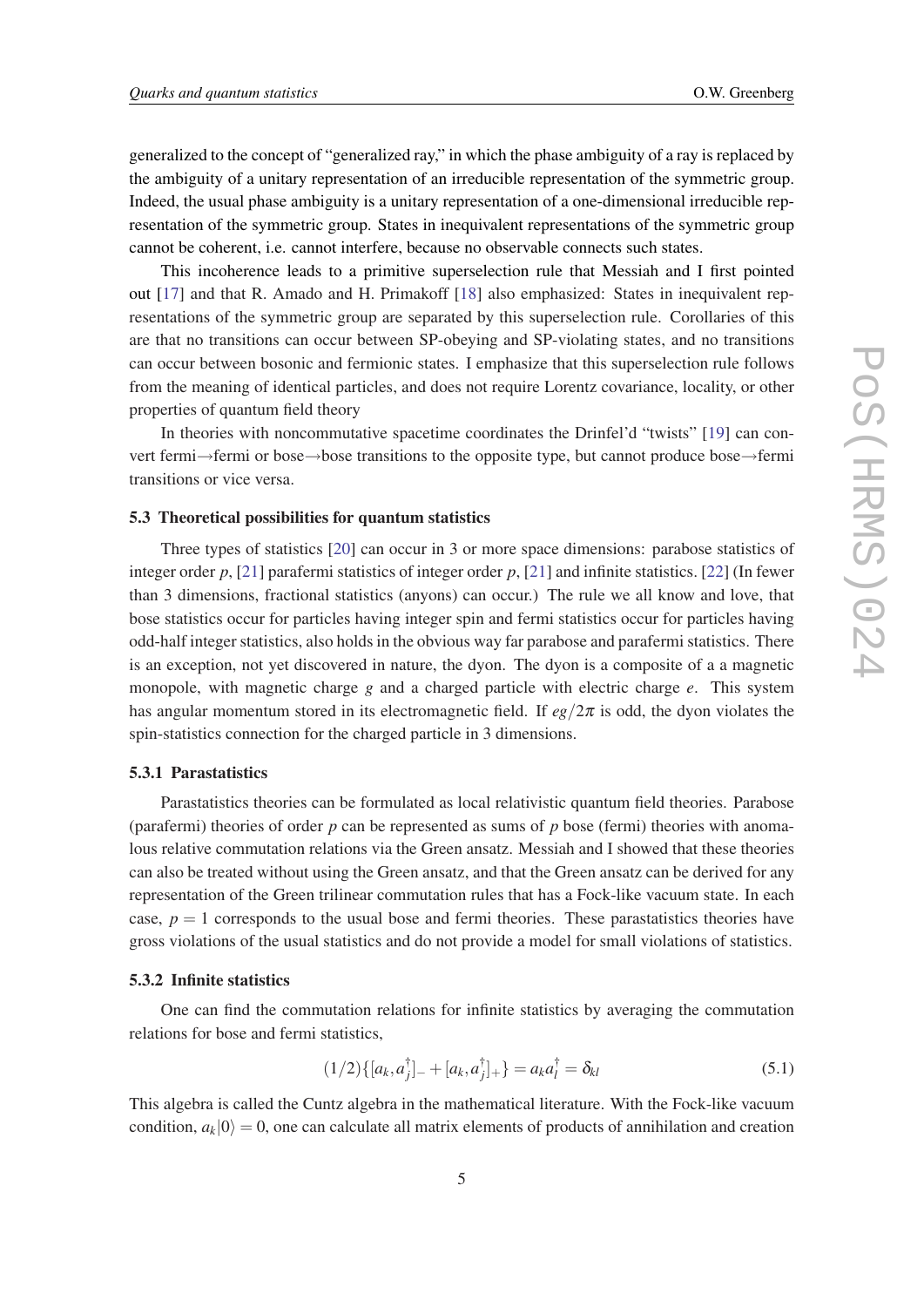operators. One does not need a relation with only creation or only annihilation operators. Further, no such relation can be imposed consistently. The norm of every monomial in the annihilation operators acting on the vacuum is 1. The Gibbs correction factor is absent here. This statistics is "quantum Boltzmann" statistics. All representations of the symmetric group, *Sn*, occur with equal weights.

To generalize infinite statistics as described by the Cuntz algebra, take a convex sum of the bose and fermi commutation relations,

$$
\frac{1+q}{2}[a_k, a_l^{\dagger}]_{-} + \frac{1-q}{2}[a_k, a_l^{\dagger}]_{+} = a_k a_l^{\dagger} - q a_l^{\dagger} a_k = \delta_{kl}.
$$
 (5.2)

This is called the quon algebra. Again, the quon commutation relations and the Fock vacuum condition suffice to calculate all matrix elements, and no relation on *aa* or *a* †*a* † is needed and none can be imposed, except for  $q = \pm 1$ . An analog of Wick's theorem holds. In contrast to the bose and fermi cases, the terms have coefficients that are powers of  $q$  rather than the  $\pm 1$  that occur in the bose and fermi cases. [\[23\]](#page-7-0)

For a state with *n* quons, all representation of *S<sup>n</sup>* occur, with weights dependent on *q*. For *q* → −1 the more antisymmetric representations dominate, and for  $q \rightarrow 1$  the more symmetric representations dominate. At  $q = 0$  all representations occur with equal weight. Quons give a small violation of statistics by producing a mixed density matrix. The smallness of the violation comes from the smallness of the mixture of "abnormal" states.

#### 5.4 Experimental tests of quantum statistics

There are four main types of tests of quantum statistics:

- (i) Transitions between anomalous states,
- (ii) Accumulations in anomalous states,
- (iii) Deviations from the usual statistical properties of identical particles,
- (iv) Stability of matter.

The pioneering experiment to search for transitions between anomalous states was carried out by M. Goldhaber and G. Scharff-Goldhaber [\[24](#page-7-0)] in 1947. They pointed out that if the electrons in beta decay were not quantum-mechanically identical to the electrons in atoms, then beta decay electrons could fall into the K shell of an atom in violation of the Pauli exclusion principle. They let the beta decay electrons from a naturally occurring radioactive source fall on a block of lead and looked for the x-rays from transitions into the K shell. They did not find such x-rays and found a qualitative bound on violations of the exclusion principle. E. Ramberg and G. Snow [[25](#page-7-0)] repeated this type of experiment running a 30 A current in a thin copper strip for one month and looking for the slightly displaced x-rays. They had Avogadro's number on their side and found a null result with high precision. With the two-body density matrix in the form

$$
\rho = (1 - v_F)\rho_A + v_F \rho_S \tag{5.3}
$$

Ramberg and Snow found the bound  $v_F \leq 1.7 \times 10^{-26}$ . This bound was improved by the VIP experiment of Bartalucci, et al [\[26](#page-7-0)] in (2010), which gave the bound  $v_F \le 6 \times 10^{-29}$  This improvement came from three factors, (i) using CCD detectors that give greater sensitivity, (ii) running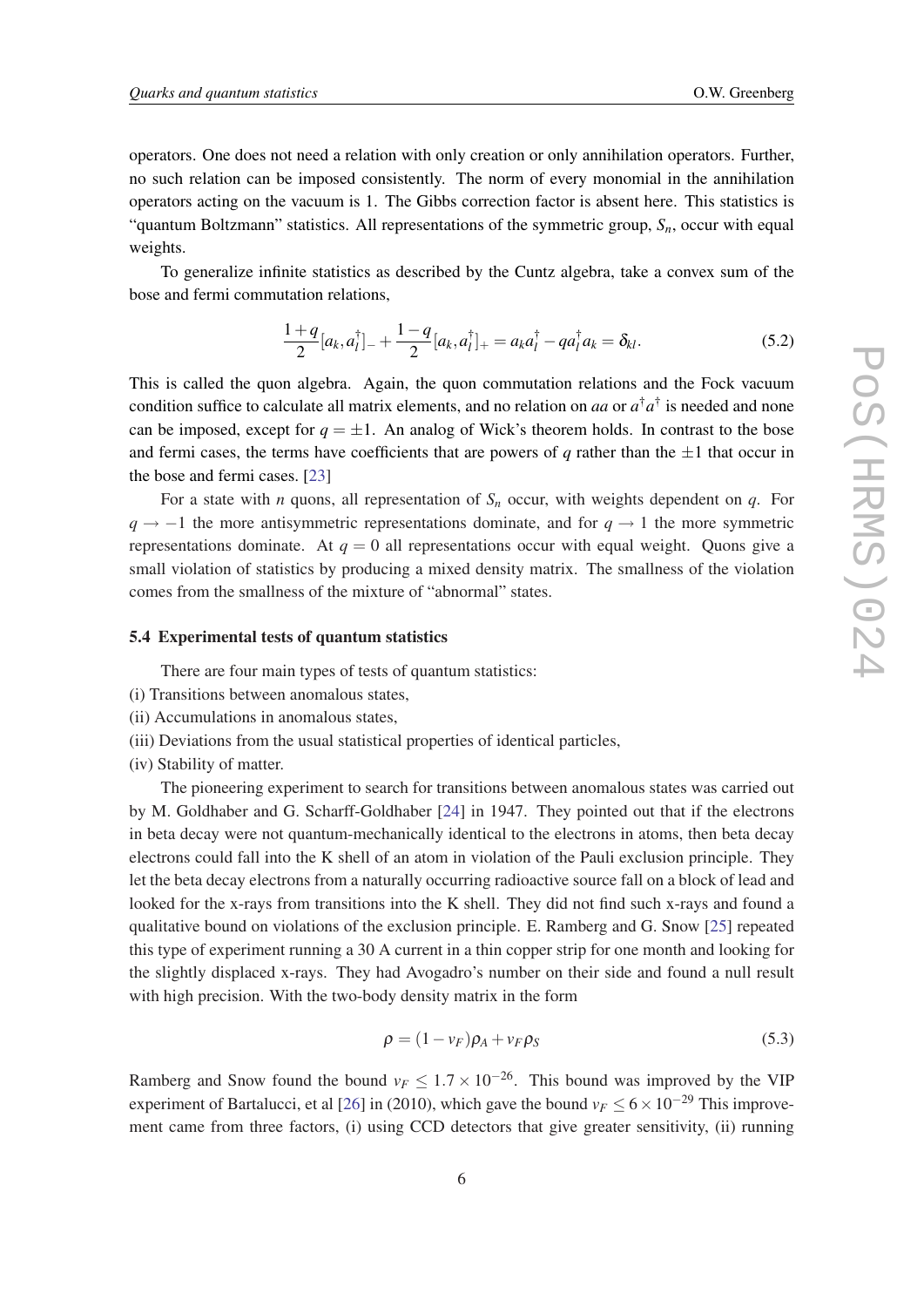<span id="page-6-0"></span>the experiment underground with less background, and (iii) taking a longer run which give greater statistics.

High-precision tests of bose-einstein statistics for photons are more difficult because we don't have bound states with many photons. In 2010, D. English, et al, [\[27](#page-7-0)] looked for bose-einstein forbidden two-photon transitions in atomic barium. These transtions are forbidden by the Landau-Yang bose-einstein selection rule. They found the bound v forbidden/v allowed  $\leq 4.0 \times 10^{-11}$ .

In two papers in 2010, A.P. Balachandran, et al, [\[28](#page-7-0)] studied the possibility of violations of statistics in theories with noncommutative space coordinates. They found that the Drinfel'd "twists" can induce bose  $\rightarrow$  bose transitions between two-electron states that obey the exclusion principle. The mass scale for these transitions is well above the Planck scale, so such transitions cannot be observed at present.

We conclude that high-precision tests have ruled out violations of statistics with techniques now available. No violations of Lorentz covariance have been found. Superpartners have not been found. Extra dimensions have not been found. We have high hopes for such discoveries at the LHC.

Héctor had the wide ranging interests, and the perspicacity, to turn to astrophysics and cosmology where the great discoveries, dark energy and dark matter, have been made in recent years.

Héctor had, as did many of us here today, the good luck to live through the wonderful years in which the standard model of elementary particles was developed. He made significant contributions to this development. We are all sorry that he is no longer with us inspire us with his contributions and with his insight in his new interests, astrophysics and cosmology.

## Acknowledgments

I thank Dr. Dan-Olof Riska for his hospitality at the Helsinki Institute for Physics where I prepared this talk.

Here is the photo of the Bebek summer institute, as well as a photo of Héctor taken in 2008.

#### References

- [1] Zweig, G. (1964). An SU(3) Model for Strong Interaction Symmetry and Its Breaking. CERN Report 8419 TH 412.
- [2] Gell-Mann, M. (1964). A Schematic Model of Baryons and Mesons. Phys. Lett. 8: 214.
- [3] Zweig, G. (2010). Memories of Murray and the Quark Model. Int.J.Mod.Phys.A 25: 3863.
- [4] Gürsey, F. and Radicati, L. (1964). Spin and Unitary Spin Independence of Strong Interactions. Phys. Rev. Lett. 13: 173.
- [5] Bég, M.A.B., Lee, B.W. and Pais, A. (1964). *SU*(6) and Electromagnetic Interactions. Phys. Rev. Lett. 13: 514, erratum 650. The magnetic moment ratio was found independently by Sakita, B. (1964) Electromagnetic Properties of Baryons in the Supermultiplet Scheme of Elem,entary Particles. Phys. Rev. Lett. 13: 643.
- [6] Coleman, S. and Mandula, J. (1967). All Possible Symmetries Of The S Matrix. Phys.Rev. 159: 1251.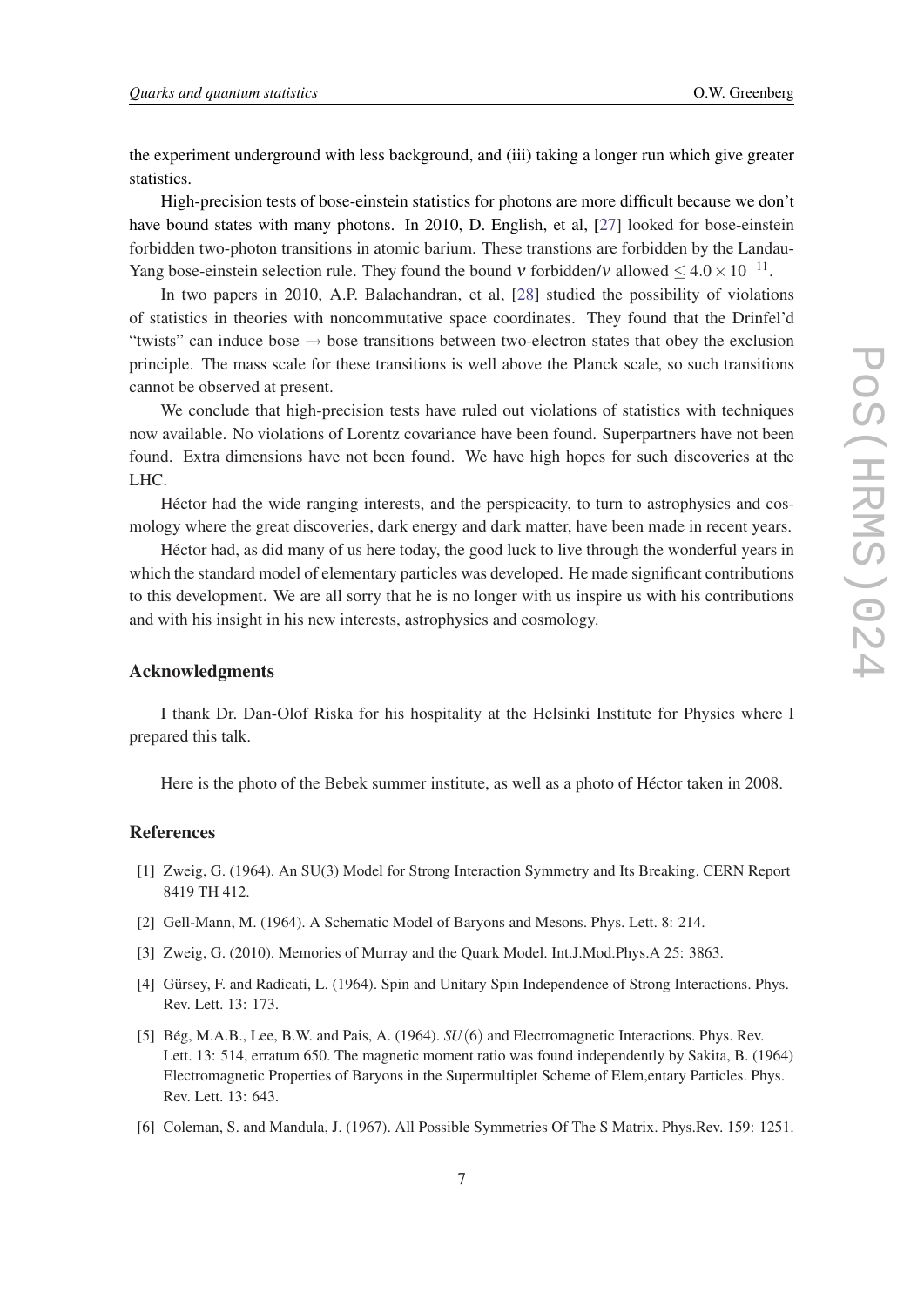- <span id="page-7-0"></span>[7] Haag, R., Lopuszanski, J.T. and Sohnius, M. (1975). All Possible Generators of Supersymmetries of the s Matrix. (1975). Nucl.Phys.B88: 257.
- [8] Greenberg, O.W. (1964). Spin and Unitary-Spin Independence in a Paraquark Model of Baryons and Mesons. Phys. Rev. Lett. 13: 598.
- [9] Weinberg, S. (2004). The Making of the Standard Model. arXiv:hep-ph/0401010v1.
- [10] Rubinstein, H.R. and Scheck, F. (1966). Electromagnetic Mass Differences in the Quark Model. Phys.Rev.Lett. 17: 41.
- [11] Elitzur, M., Rubinstein, H.R., Stern, H. and Lipkin, H.J. (1966). Spin-2<sup>+</sup> Meson Decays in the Quark Model. Phys. Rev. Lett. 17: 420.
- [12] Federman, P., Rubinstein, H.R. and Talmi, I. (1966). Dynamical Derivation Of Baryon Masses In The Quark Model. Phys. Lett. 22: 208.
- [13] Rubinstein, H.R. (1967). Electromagnetic Properties of Hadrons in the Quark Model. Phys.Rev. 154: 1608.
- [14] Rubinstein, H.R. and Stern, H. (1966). Nucleon-antinucleon annihilation in the quark model. Phys Lett. 21: 447.
- [15] Rubinstein, H.R. (1966). A dynamical quark model for hadrons. Phys. Lett. 22: 210.
- [16] Messiah, A. (1962). Quantum Mechanics, Vol. II. (North-Holland, Amsterdam), p 585.
- [17] Messiah, A.M.L. and Greenberg, O.W. (1964). Symmetrization Postulate and Its Experimental Foundation. Phys. Rev. 136: B 248.
- [18] Amado, R.D. and Primakoff, H. (1980). Comments on testing the Pauli principle. Phys. Rev. C 22: 1338.
- [19] Drinfeld, V.G. (1990). Quasi-Hopf algebras, Lengingrad Math. J. 1: 1419.
- [20] Doplicher, S., Haag, R. and Roberts, J.E. (1974). Local observables and particle statistics. 2 and earlier papers cited there. Commun.Math.Phys. 35: 49.
- [21] Green, H.S. (1953). A generalized method of field quantization. Phys. Rev. 90: 270.
- [22] Greenberg, O.W. (1990). Example of infinite statistics. Phys. Rev. Lett. 64: 705; (1991). Particles with small violations of fermi or bose statistics. Phys. Rev. D 43: 4111.
- [23] Greenberg, O.W. and Mishra, A.K. (2010). Study of the vacuum matrix element of products of parafields. J. Math. Phys. 51: 023530.
- [24] Goldhaber, M. and Scharff-Goldhaber, G. (1948). Identification of beta-rays with atomic electrons. Phys. Rev. 73: 1472.
- [25] Ramberg, E. and Snow, G.A. (1990). A New Experimental Limit On Small Violation Of The Pauli Principle. Phys.Lett.B 238: 438.
- [26] Bartalucci, S. et al. (2010). The VIP Experimental Limit on the Pauli Exclusion Principle Violation by Electrons. Found.Phys. 40: 765.
- [27] English, D., et al. (2010). Spectroscopic Test of Bose-Einstein Statistics for Photons. Phys. Rev. Lett. 104: 253604.
- [28] Balachandran, A.P. (2010). Non-Pauli Transitions From Spacetime Noncommutativity. Phys.Rev.Lett. 105:051601; Non-Pauli Effects from Noncommutative Spacetimes. JHEP 1012:001.